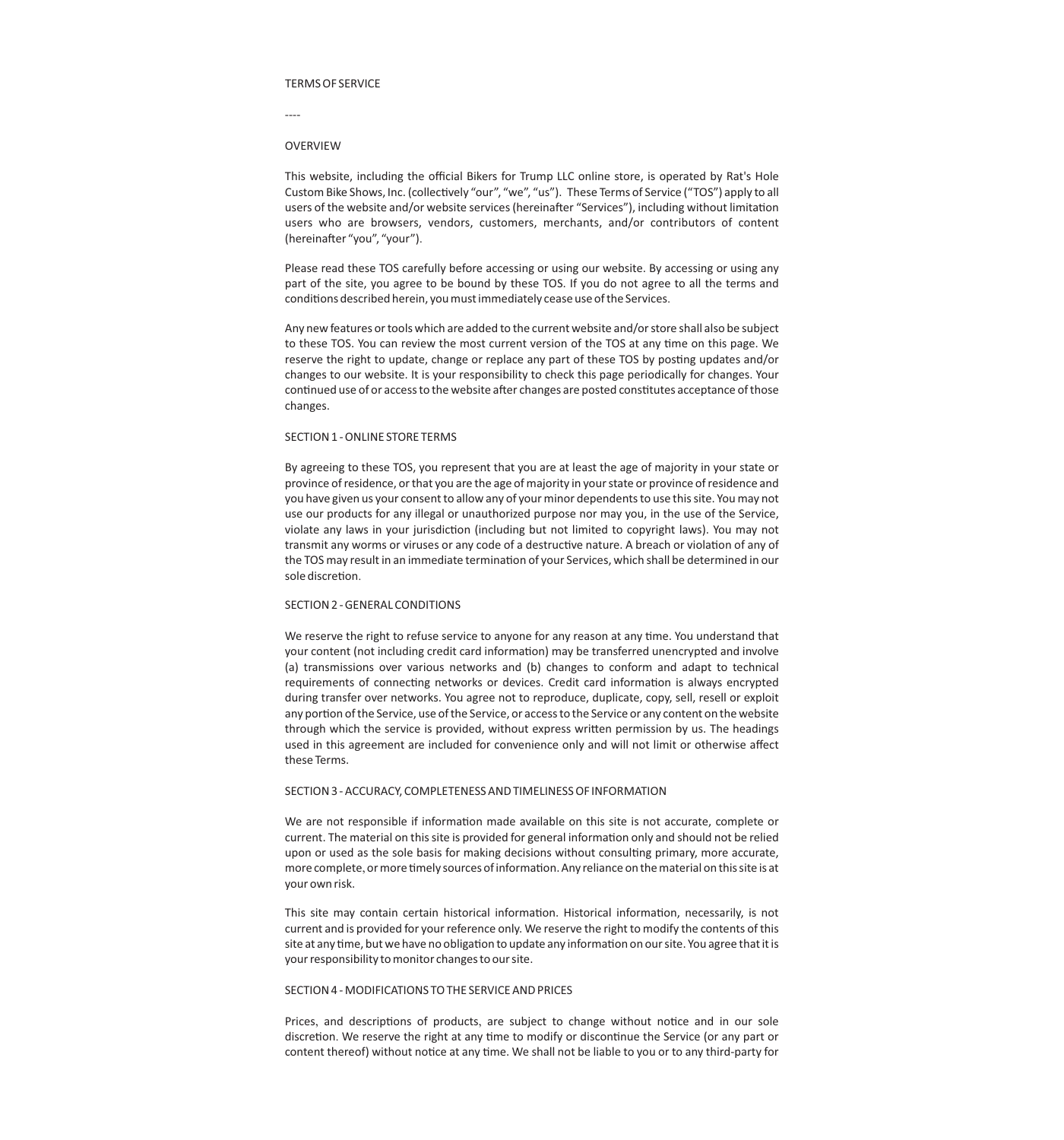any modification, price change, suspension, or discontinuance of the Service.

SECTION 5 - PRODUCTS OR SERVICES (if applicable)

Certain products or services may be available exclusively online through the website. These products or services may have limited quantities and are subject to return or exchange only according to our Return Policy.

We have made every effort to display as accurately as possible the colors and images of our products as they appear in the store. We cannot guarantee that your computer monitor's display of any color will be accurate.

We reserve the right to refuse any order you place with us. We similarly reserve the right to limit the sales and/or quantity of our products or services to any person, geographic region, or jurisdiction. Such limitations may be exercised, in our sole discretion, on a per person, per household, or per order basis. These restrictions may include orders placed by or under the same customer account, the same credit card, and/or orders that use the same billing and/or shipping address. In the event that we make a change to or cancel an order, we may attempt to notify you by contacting the e-mail and/or billing address/phone number provided at the time the order was made. We reserve the right to limit or prohibit orders that, in our sole judgment, appear to be placed by dealers, resellers or distributors.

We reserve the right to discontinue any product at any time. Any offer for any product or service made on this site is void where prohibited.

We do not warrant that the quality of any products, services, information, or other material purchased or obtained by you will meet your expectations, or that any errors in the Service will be corrected.

## SECTION 6 - ACCURACY OF BILLING AND ACCOUNT INFORMATION

You agree to provide current, complete and accurate purchase and account information for all purchases made through our store. You agree to promptly update your account and other information, including your email address and credit card numbers and expiration dates, so that we can complete your transactions and contact you as needed.

Please ensure you have reviewed our Returns Policy prior to purchase.

#### SECTION 7 - OPTIONAL TOOLS

We may provide you with access to third-party tools over which we neither monitor nor have any control nor input. You acknowledge and agree that we provide access to such tools "as is" and "as available" without any warranties, representations or conditions of any kind and without any endorsement. We shall have no liability whatsoever arising from or relating to your use of optional third-party tools. Any use by you of optional tools offered through the site is entirely at your own risk and discretion and you should ensure that you are familiar with and approve of the terms on which tools are provided by the relevant third-party provider(s).

## SECTION 8 - THIRD-PARTY LINKS

Certain content, products and services available via our Service may include materials from thirdparties. Third-party links on this site may direct you to third-party websites that are not affiliated with us. We are not responsible for examining or evaluating the content or accuracy and we do not warrant and will not have any liability or responsibility for any third-party materials or websites, or for any other materials, products, or services of third-parties.

We are not liable for any harm or damages related to the purchase or use of goods, services, resources, content, or any other transactions made in connection with any third-party websites. Please review carefully the third-party's policies and practices and make sure you understand them before you engage in any transaction. Complaints, claims, concerns, or questions regarding thirdparty products should be directed to the third-party.

## SECTION 9 - USER COMMENTS, FEEDBACK AND OTHER SUBMISSIONS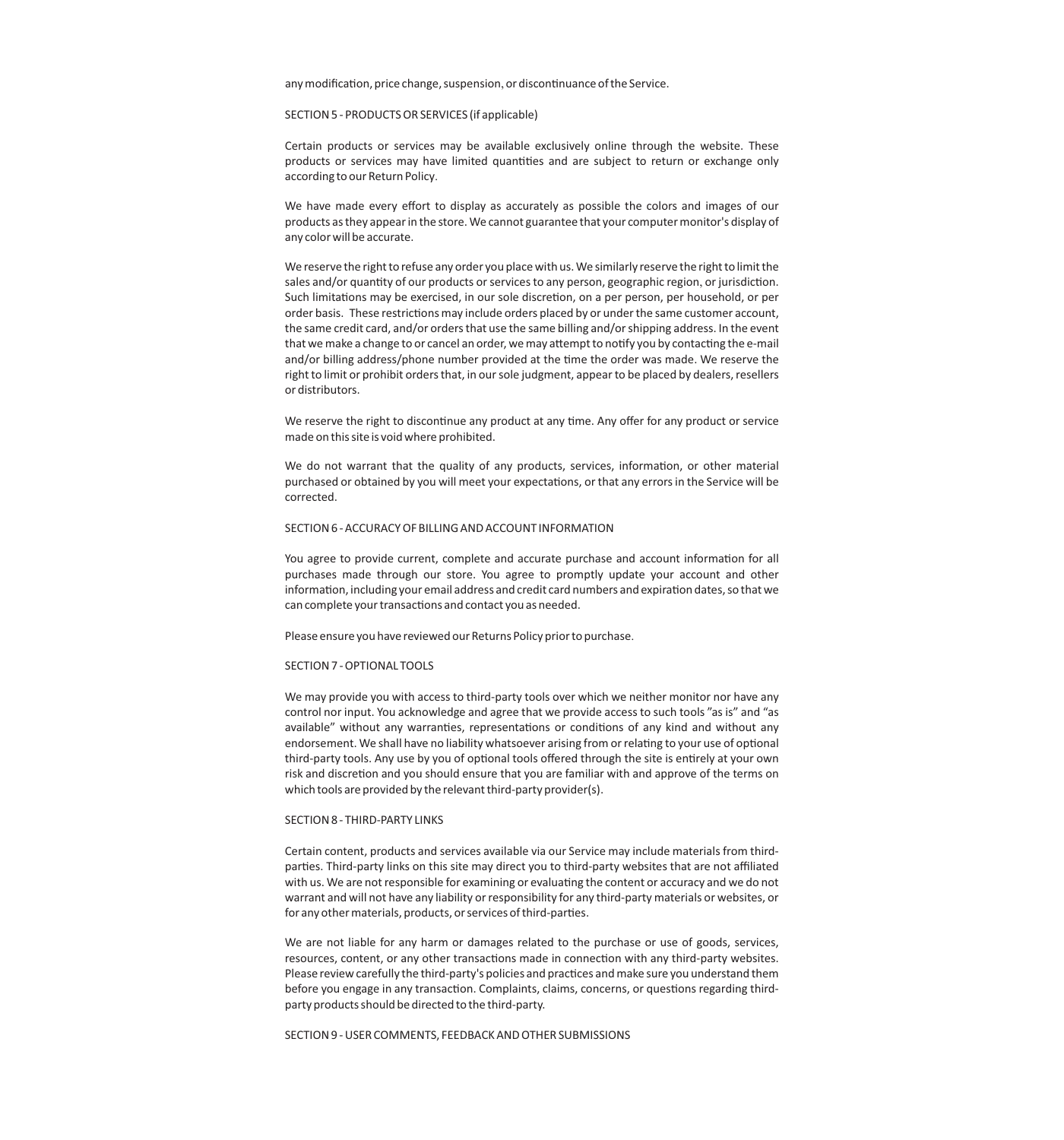If, at our request, you send certain specific submissions (for example contest entries) or without a request from us you send creative ideas, suggestions, proposals, plans, or other materials, whether online, by email, by postal mail, or otherwise (collectively, "Comments"), you agree that we may, at any time, without restriction, edit, copy, publish, distribute, translate and otherwise use in any medium any Comments that you forward to us. We are and shall be under no obligation (1) to maintain any Comments in confidence;  $(2)$  to pay compensation for any Comments; or  $(3)$  to respond to any Comments.

We may, but are under no obligation to, monitor, edit or remove content that we determine in our sole discretion are unlawful, offensive, threatening, libelous, defamatory, pornographic, obscene or otherwise objectionable or violates any party's intellectual property or these TOS. You agree that your Comments will not violate any right of any third-party, including copyright, trademark, privacy, personality or other personal or proprietary right. You further agree that your Comments will not contain libelous or otherwise unlawful, abusive or obscene material, or contain any computer virus or other malware that could in any way affect the operation of the Service or any related website. You may not use a false e-mail address, pretend to be someone other than yourself, or otherwise mislead us or third-parties as to the origin of any Comments. You are solely responsible for any Comments you make and their accuracy. We take no responsibility and assume no liability for any Comments posted by you or any third-party.

## SECTION 10 - PERSONAL INFORMATION

Your submission of personal information through the store is governed by our Privacy Policy.

#### SECTION 11 - ERRORS, INACCURACIES AND OMISSIONS

Occasionally there may be information on our site or in the Service that contains typographical errors, inaccuracies or omissions that may relate to product descriptions, pricing, promotions, offers, product shipping charges, transit mes, and availability. We reserve the right to correct, at any time and without prior notice, any errors, inaccuracies or omissions, and to change or update information or cancel orders if any information in the Service or on any related website is inaccurate (including after you have submitted your order).

We undertake no obligation to update, amend or clarify information in the Service or on any related website, including without limitation, pricing information, except as required by law. No specified update or refresh date applied in the Service or on any related website, should be taken to indicate that all information in the Service or on any related website has been modified or updated.

#### SECTION 12 - PROHIBITED USES

In addition to other prohibitions as set forth in the TOS, you are prohibited from using the site or its content: (a) for any unlawful purpose; (b) to solicit others to perform or parcipate in any unlawful acts; (c) to violate any international, federal, provincial or state regulations, rules, laws, or local ordinances; (d) to infringe upon or violate our intellectual property rights or the intellectual property rights of others; (e) to harass, abuse, insult, harm, defame, slander, disparage, inmidate, or discriminate based on gender, sexual orientation, religion, ethnicity, race, age, national origin, or disability; (f) to submit false or misleading information; (g) to upload or transmit viruses or any other type of malicious code that will or may be used in any way that will affect the functionality or operation of the Service or of any related website, other websites, or the Internet; (h) to collect or track the personal information of others; (i) to spam, phish, pharm, pretext, spider, crawl, or scrape; (j) for any obscene or immoral purpose; or (k) to interfere with or circumvent the security features of the Service or any related website, other websites, or the Internet. We reserve the right to terminate your use of the Service or any related website for violating any of the prohibited uses.

### SECTION 13 - DISCLAIMER OF WARRANTIES; LIMITATION OF LIABILITY

We do not guarantee, represent or warrant that your use of our Service will be uninterrupted, mely, secure, or error-free. We do not warrant that the results that may be obtained from the use of the Service will be accurate or reliable.

You expressly agree that your use of, or inability to use, the Service is at your sole risk. The Service and all products and services delivered to you through the Service are, except as expressly stated by us, provided 'as is' and 'as available' for your use, without any representation, warranties or conditions of any kind, either express or implied, including all implied warranties or conditions of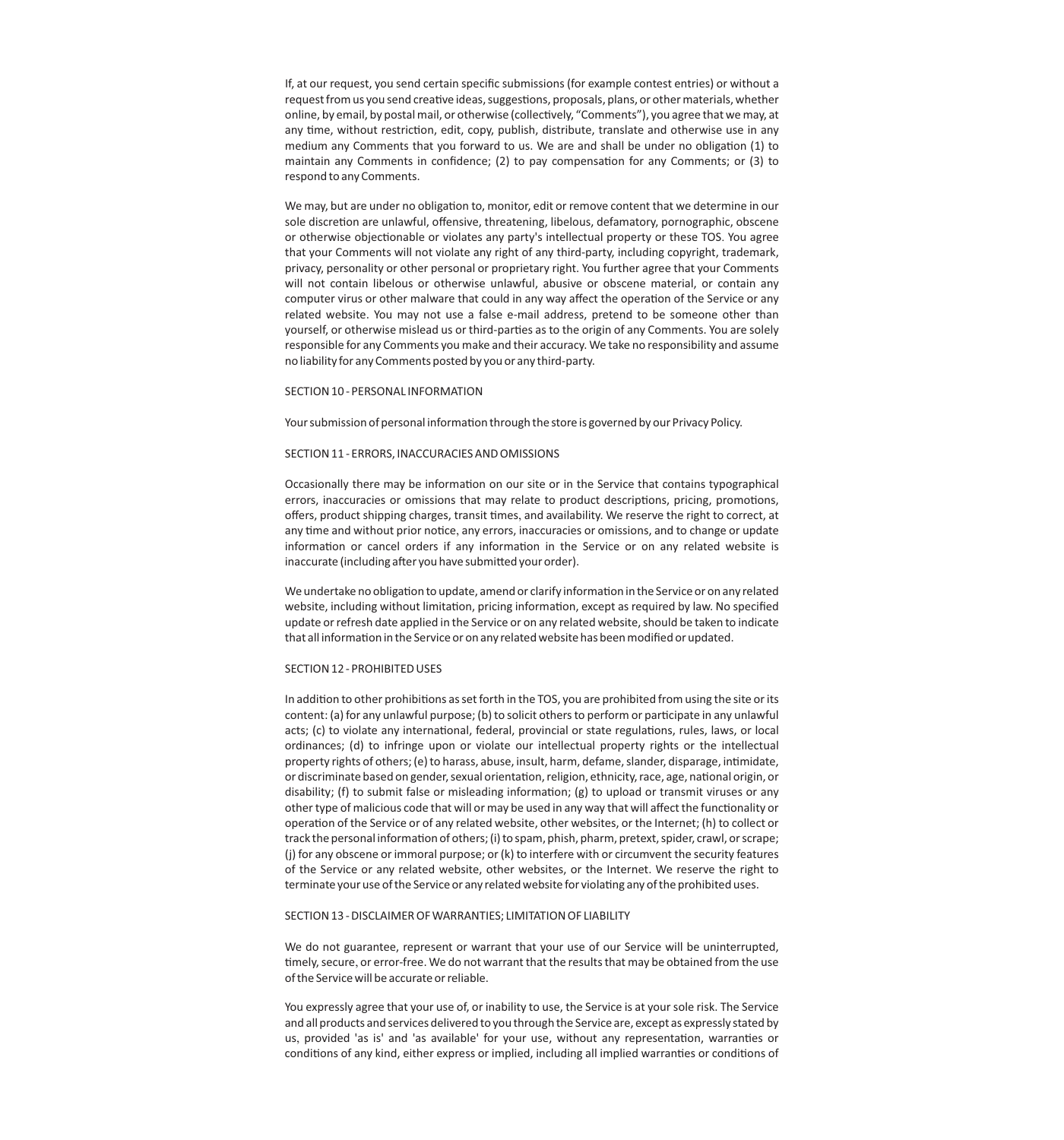merchantability, merchantable quality, fitness for a particular purpose, durability, title, and noninfringement.

In no case shall Rat's Hole Custom Bike Shows, Inc. and/or Bikers for Trump LLC, our respective directors, officers, employees, affiliates, agents, contractors, interns, suppliers, service providers or licensors be liable for any injury, loss, claim, or any direct, indirect, incidental, punitive, special, or consequential damages of any kind, including, without limitation lost profits, lost revenue, lost savings, loss of data, replacement costs, or any similar damages, whether based in contract, tort (including negligence), strict liabilit or otherwise, arising from your use of any of the Service or any products procured using the Service, or for any other claim related in any way to your use of the Service or any product, including, but not limited to, any errors or omissions in any content, or any loss or damage of any kind incurred as a result of the use of the Service or any content (or product) posted, transmitted, or otherwise made available via the Service, even if advised of their possibility. In those jurisdictions where the exclusion or limitation of liability for consequention or incidential damages is prohibited, our liability shall be limited to the maximum extent permitted by law.

## SECTION 14 - INDEMNIFICATION

You agree to indemnify, defend and hold harmless Rat's Hole Custom Bike Shows, Inc. and/or Bikers for Trump LLC and our respective parent, subsidiaries, affiliates, partners, officers, directors, agents, contractors, licensors, service providers, subcontractors, suppliers, interns and employees, harmless from any claim or demand, including reasonable attorneys' fees, made by any third-party due to or arising out of your breach of these TOS or the documents they incorporate by reference, or your violation of any law or the rights of a third-party.

# SECTION 15 - SEVERABILITY

In the event that any provision of these TOS is determined to be unlawful, such determination shall not affect the validity and enforceability of any other remaining provisions.

# SECTION 16 - TERMINATION

These TOS are effective unless and until terminated by either you or us. You may terminate these TOS at any time by notifying us that you no longer wish to use our Services, or when you cease using our site. Rights and obligations which, by their nature, should survive the expiration or termination of this agreement will remain in full force and effect following the expiration or termination of this agreement. If, in our sole judgment, you fail, or we suspect that you have failed, to comply with any term or provision of these TOS, we may terminate this agreement without notice, and/or restrict or deny you access to the Services. In such an event, you will remain liable for all amounts due up to and including the date of termination.

## SECTION 17 - ENTIRE AGREEMENT

Our failure or decision not to exercise or enforce any right or provision of these TOS shall not constitute a waiver of such right or provision. These TOS and any policies or operating rules posted by us on this site, or in respect to the Service, constitutes the entire agreement and understanding between you and us and govern your use of the Service, superseding any prior or contemporaneous agreements, communications and proposals, whether oral or written, between you and us (including, but not limited to, any prior versions of the TOS). Any ambiguities in the interpretation of these TOS shall not be construed against the drafting party.

# SECTION 18 - GOVERNING LAW

We are a United States entity and are not subject to, nor do we comply with, the laws and restrictions of any foreign jurisdiction. Your use of our website constitutes your consent and agreement to be bound solely by the laws of the United States and those of the Commonwealth of Virginia.We make no claim the Content is appropriate or may be downloaded outside of the United States. Access to and contact or input to the Content may not be legal by certain persons or in certain countries. If you access the Site from outside the United States, you do so at your own risk and are responsible for compliance with the laws of your jurisdiction.

You expressly agree exclusive jurisdiction for any dispute with us, or in any way relating to your use of the Site, resides in the courts of the Commonwealth of Virginia and you further agree and expressly consent to the exercise of personal jurisdiction in the courts of the Commonwealth of